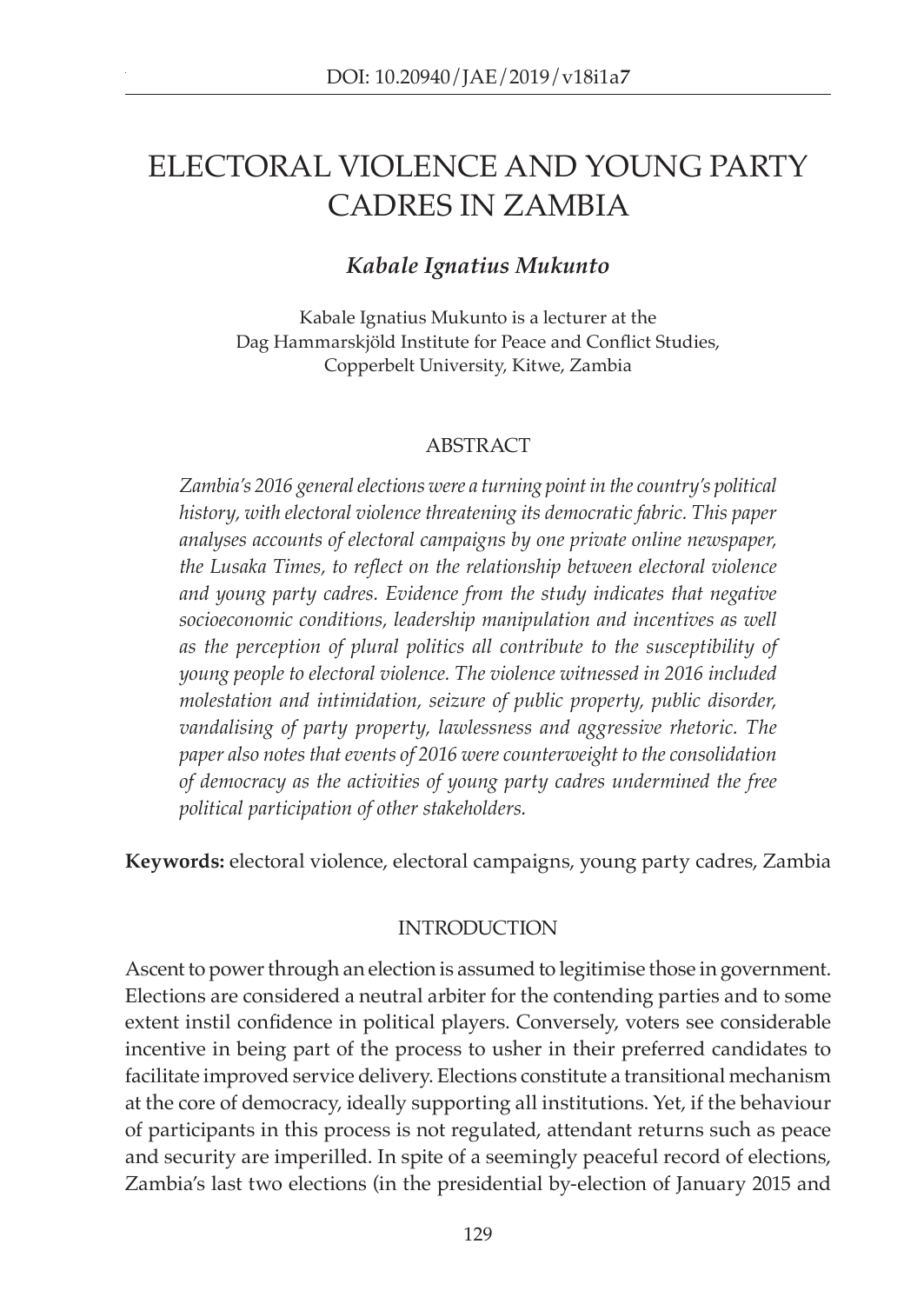the general elections of August 2016) present an ugly trend of election-related violence. The rank and file of major political parties – their political cadres – are now frequently implicated in election-related violence. The behaviour of these young men and women in recent elections has led to attention-grabbing headlines in both print and electronic media. Some of these accounts question the value of their participation in the country's democratic institutions and political culture.

Consistent with these concerns, Omotola (2010) notes that electoral violence is a major source of democratic instability with substantial threats of deconsolidation. Thus, the trend not only poses a threat to the sustainability of a country's democratisation process but also jeopardises future political culture. This paper is motivated by the fact that Zambia's past two elections have been characterised by an emerging trend of violence that peaked during the campaigns and the immediate post-election period. This tendency presents a troubling departure from previous elections that witnessed less pre- and post-electionrelated violence.

The paper draws on empirical evidence from Zambia's political events in 2016 to explain the relationship between electoral violence and members of the political party youth league, including pertinent questions that merit critical consideration. For instance, why are young political party members drivers of electoral violence? What form does electoral violence take? What bearing has electoral violence on the consolidation of democracy? But first, it is essential to have an appreciation of what constitute electoral violence.

#### UNDERSTANDING ELECTORAL VIOLENCE

Within the realm of peace and conflict studies there is an intrinsic connection between conflict and violence and to understand electoral violence it is necessary to explain political conflict. Political conflicts are defined as being driven by the need to alter political, economic or cultural structures (Barber 2013, p. 338). Consistent with this, political violence is a development of political conflicts which those seeking change seldom avoid. Thus, political violence is explained as the use of force by a group with a political purpose or motivation or influenced by political matters. It encompasses but is not limited to violence against civilians or political rivals as well as violent demonstrations (Paalo 2017).

Electoral violence is in turn an offshoot of political violence, defined by its timing and intent. Adolfo, Kovacs, Nyström and Utas (2012, p. 2) argue that electoral violence is a forced and premeditated approach employed by both incumbent and opposition political actors propelled by the attainment of specific objectives associated with electoral competition. The occurrence of electoral violence is not restricted to physical confrontation but includes other aggressive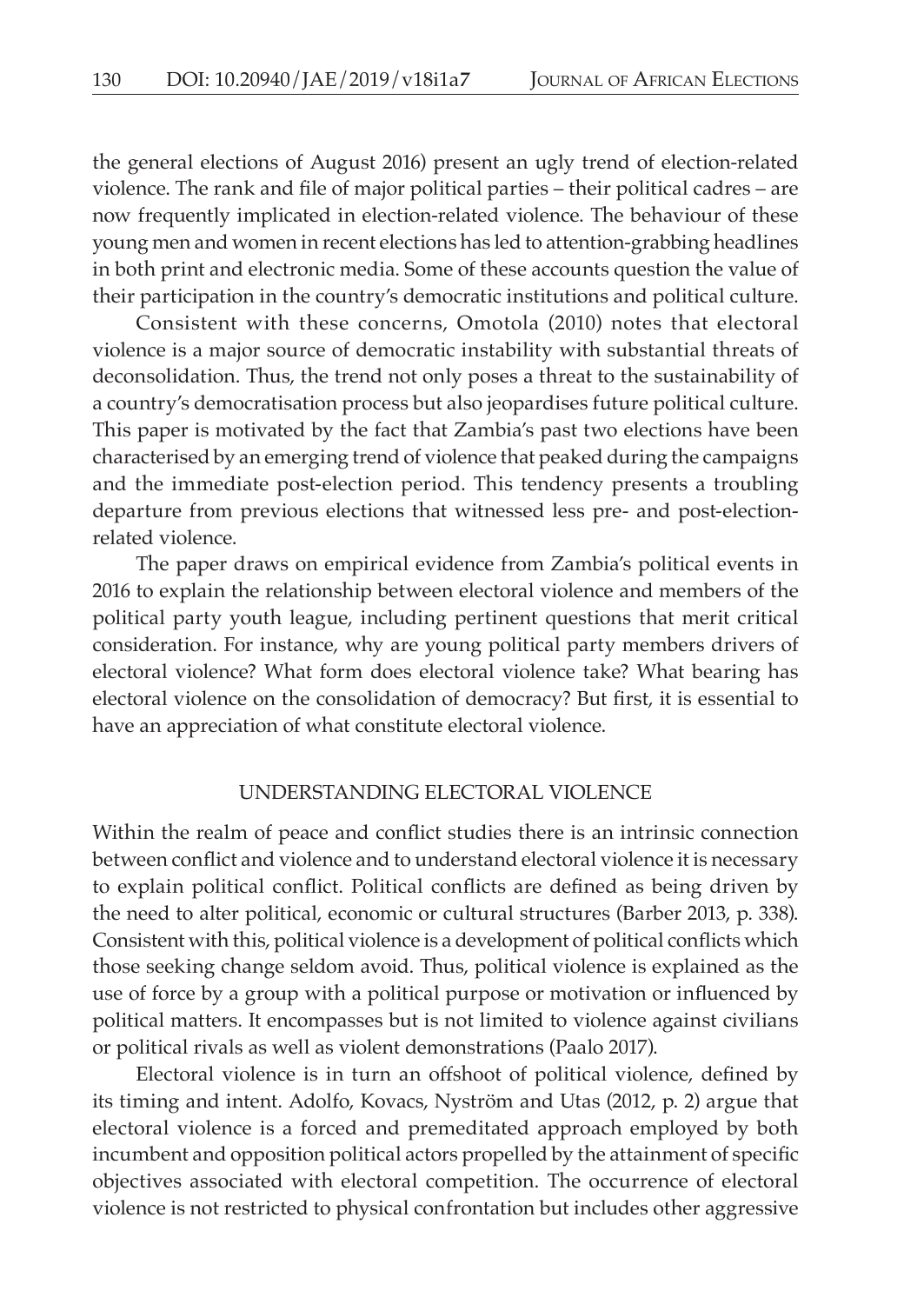tactics including threats of violence, harassment and intimidation. Based on the motivation of its perpetrators, electoral violence can be divided into different classes.

Burchard (2015) for example, categorises this sort of violence into 'incidental and strategic'. She argues that incidental electoral violence ensues as an outgrowth of protest and electoral events prior to or just after an election when tensions are high and opposing parties are still in close proximity. Strategic electoral violence, on the other hand, is premeditated and engaged in for a multiplicity of reasons, one being to influence the outcome of an election.

In addition, electoral violence may be neatly compartmentalised into three integral aspects: the point at which it takes place; the perpetrators and victims involved; and the form it takes. For instance, Birch and Muchlinski make the following distinction:

… between violence that happens before, during and after the month in which the election occurs, violence perpetrated by state, non-state, and international actors, and violence that causes actual physical harm, or is instead employed to coerce, restrict, or otherwise influence electoral processes through methods that fall short of physical force. (Birch & Muchlinski 2017, p. 4)

Other sources identify both structural and institutional factors as triggers of electoral violence. For instance, Adolfo et al. (2012), cite 'informal patronage systems and exclusionary politics as well as the uncertainties associated with losing political power among other aspects responsible for electoral violence'. Institutional sources, they claim, is manifest in 'failed or flawed elections, election fraud and weak or manipulated institutions or institutional rules' that direct the electoral process. However, there are occasions with autonomous institutions when, as Fjelde and Hoglund claim (2014, p. 301), prospects of electoral defeat should not be sufficient to drive politicians to participate in violent electoral tactics.

Although electoral violence is characterised by an array of strategies that different political players use at stages of the electoral cycle, some see it more broadly. Fjelde and Hoglund (2014, p. 307) argue that electoral violence should be identified by issue(s) in addition to timing. They assert that while electoral violence can occur at any time in the course of an electoral cycle, there may be candidate intimidation during primaries which would occur before electoral campaigning and voting.

In terms of its effects, electoral violence accounts for protracted incumbent legitimacy crises, socioeconomic turbulence, the risk of armed uprising, a culture of impunity for the perpetrators, population displacement and humanitarian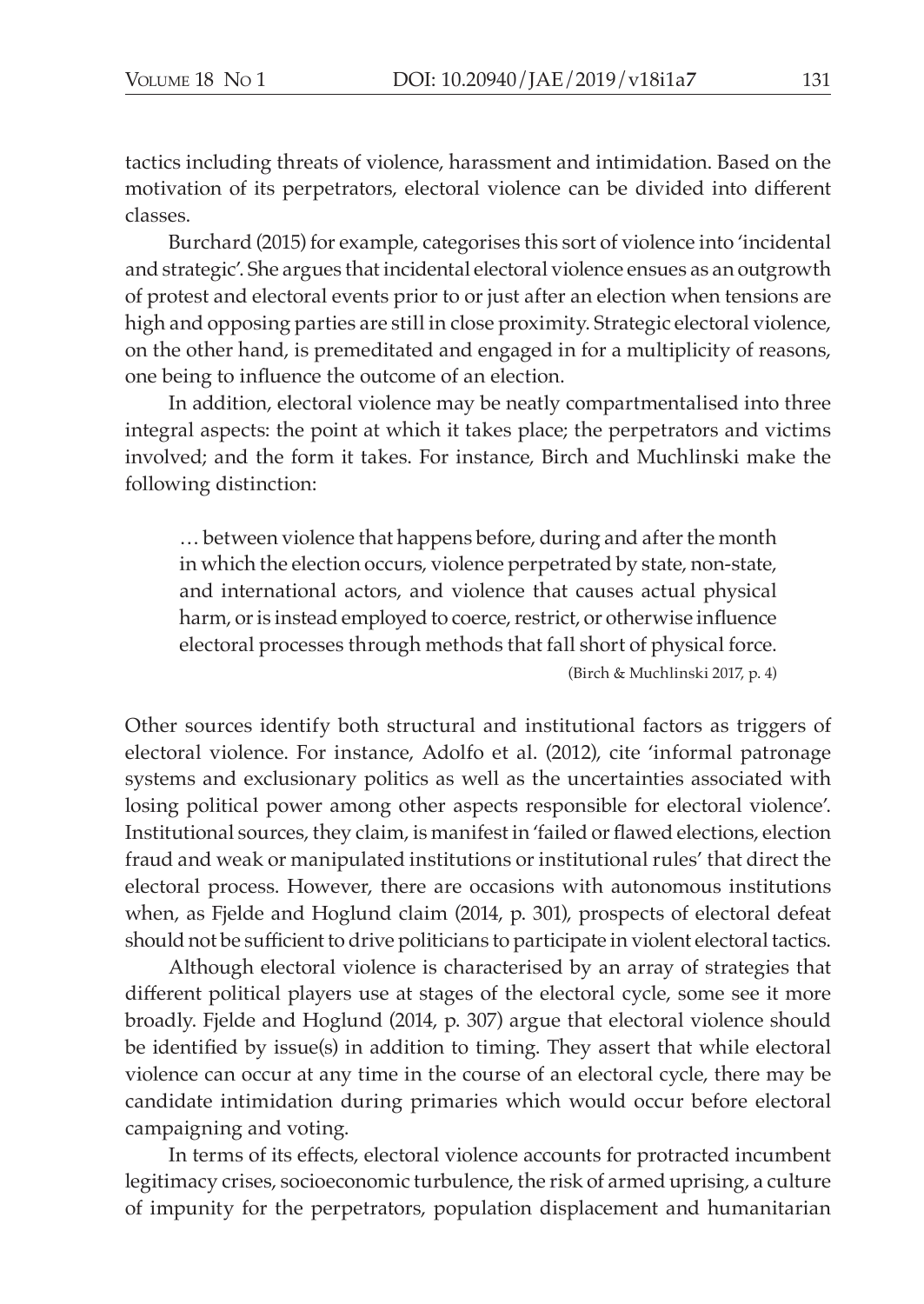emergencies, and a loss of confidence in the electoral process, including impending effective political competition and participation (Adolfo et al. 2012; Leonard 2010; Omotola 2010). Participation is particularly significant given its bearing on the political life of the youth, discussed in the following section.

#### ELECTORAL VIOLENCE AND THE YOUTH

The extent of young political party cadres' involvement in political violence stretches from a mere exchange of insults between different political groups, to relaying intelligence information. For example, a study of political youth leagues in Burundi revealed that the youth had tasks such as mobilising followers, collecting money and relaying intelligence (Berckmoes 2015). However, political violence is at its height during elections. This period illuminates both the indispensability of political youth wings and the full extent of their thuggery with acts that include snatching ballot boxes, voter and opponent intimidation, breaking up opposition rallies, and seizing the voter cards of perceived opponents (Okafor 2017; Paalo, 2017). In addition, political violence among the youth is characterised as a practice whereby political leaders manipulate and mobilise young people to perform violent acts in order to realise and further their own political objectives (Umar 2016, p. 147).

The prevalence of this violence is seen as one of the hallmarks of Africa's political landscape; in Africa, political violence is perpetrated at ground level by the youth. In the view of Okafor (2017, p. 2), 'this appears in the form of political thuggery which has been seen as criminalization of politics'. Okafor defines political violence in Africa as taking different forms in different areas in the quest to lure youths into such conduct, either as hired thugs or as party members.

In addition, in the pre-election period the political activities of young people may be associated with 'unlawful seizure and control over facilities of public good such as bus terminals and markets to seek rents for themselves and the political elite' (Paalo 2017, p.7). Paalo further claims that they also exhibit what is known as 'destructive engagements' such as vandalising public property; rioting and violent protests, seizure and control of public property. These and many other expressions of political conflict and violence are driven by a myriad of factors, three of which merit discussion.

First, the *unfavourable socioeconomic conditions* of young people including unemployment, poverty, lack of good education and institutional structures, and a lack of access to modern facilities (Akpan 2015). Due to high levels of poverty, unemployment and general deprivation, young people are vulnerable to what Akpan describes as the recruitment and arming by bourgeois politicians to serve as political thugs and assistants during elections. This section of society remains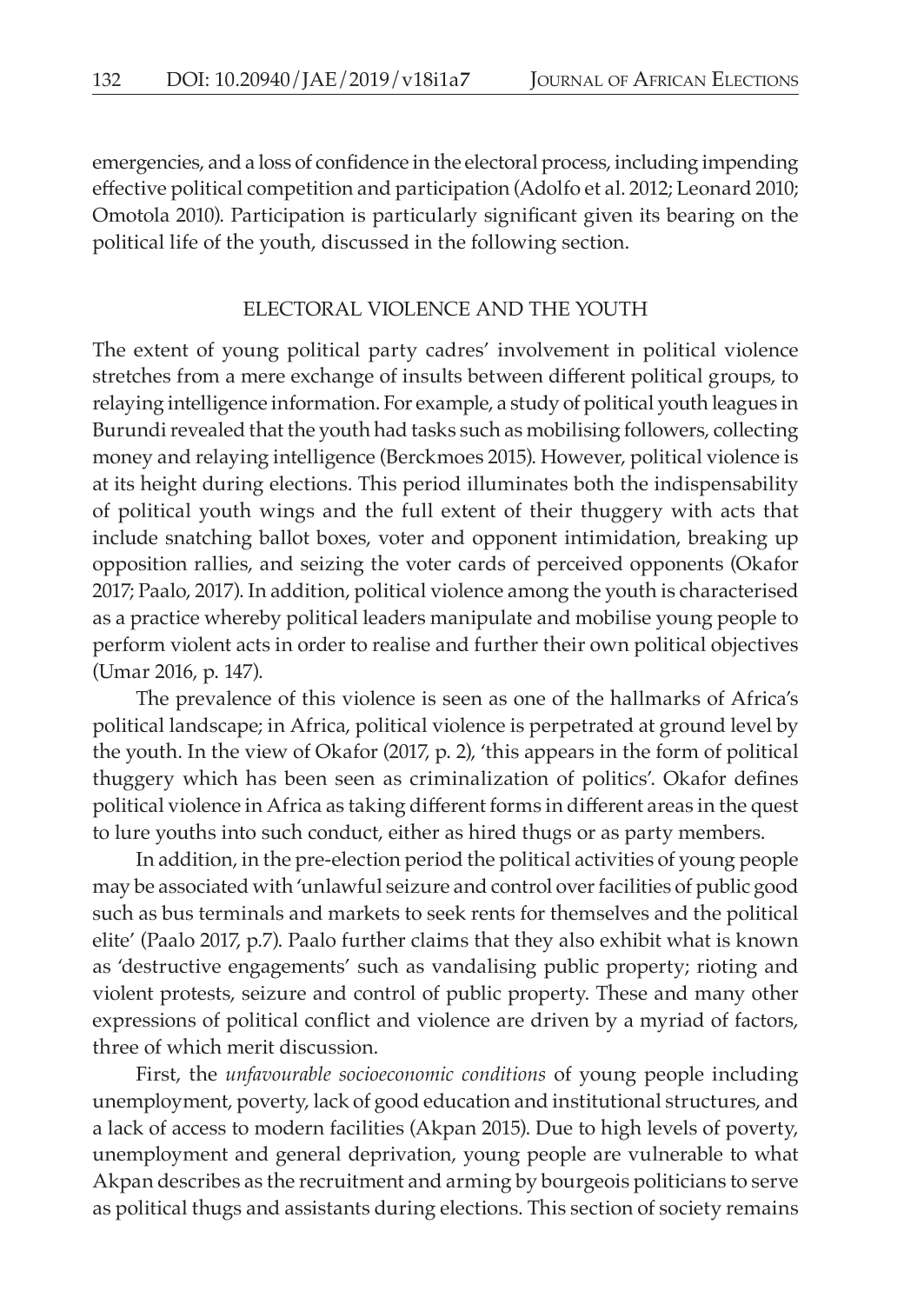a principal factor in a country's stability before and after election periods when left to the whims of political party expediency. Forti and Maina (2012) note that there are dangers in ignoring and marginalising youth constituencies, especially in situations with weak societal institutions and infrastructure. Based on their reflections about Kenyan youths, Forti and Maina stress that the precarious situation of many young people is exacerbated by their weak socioeconomic status. Herein lies their vulnerability to manipulation and exploitation.

Second, *political leadership* and its related aspects are said to be responsible for young people's inclination to act violently. For instance, in West Africa the concept of Godfatherism is relatively common. Godfathers, according to Akpan (2015, p. 152) are influential politicians who command respect in public because of their material possessions, wealth and charisma. Akpan adds that their actions range from arming their boys who in turn snatch ballot boxes, to killing and maiming where their actions are obstructed. Further, others claim that Godfathers remain a factor in the perpetuation of political violence through their financial support of young people (Okafor 2017, p. 2).

Third, young people's appetite for political violence is driven by their *perception of plural politics* and the application of violence. Researchers and observers of young peoples' participation in political violence argue that many youths do not understand the meaning of multiparty politics. Their rudimentary appreciation is instead dictated by their political masters who arm them to kill and maim when the election pendulum swings against the former. It is these acts that contribute to the normalisation of violence among some young people. Political elites invariably recruit marginalised young people and socialise them in these 'norms' of violence in order to maintain existing power structures, notes Umar (2016).

In sum, marginalisation of young people from mainstream politics and their restriction to the fringes of the democratic processes generates a lasting effect. This, according to Okafor (2017, p. 3) is counterweight to democratic development as it continues to undermine the essence of democracy in Africa. Zambia, with its fledgling democratic system, warrants an appraisal of its young political players and the contribution of its cadres in shaping its development.

## YOUNG PARTY CADRES IN ZAMBIA

From the time of Zambia's independence in 1964 and its first republic under the ruling political party, the United National Independence Party (UNIP), youth leagues in particular have greatly influenced the political outlook. Their functions and responsibilities were then to serve as guardians of moral standards by intervening in any aspect of community affairs (Chiluba 1995; Scott 1976). Beyond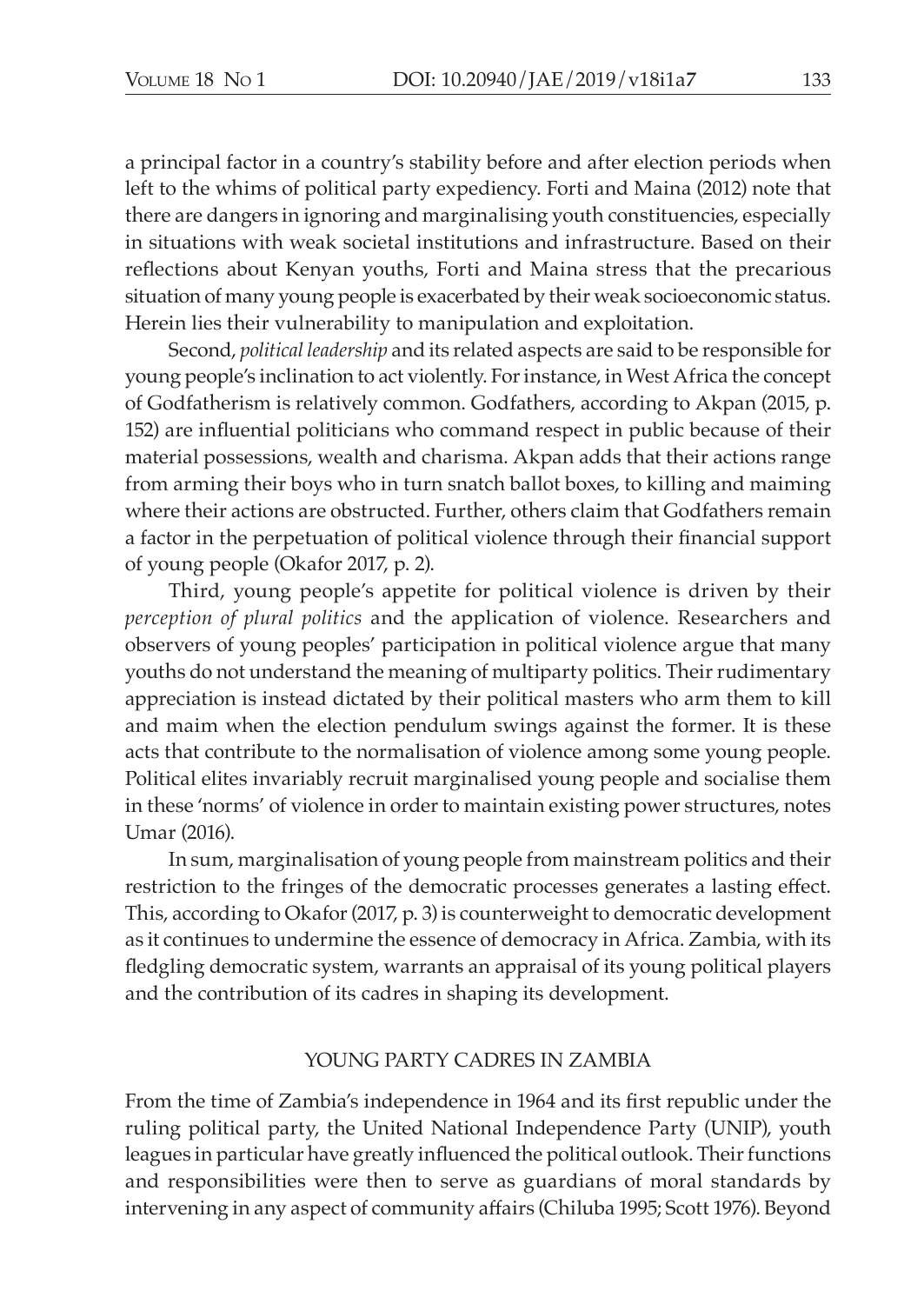community matters, they were also at the helm of what Phiri (2001) called an oppressive card-checking campaign. Men and women without UNIP cards were denied access to markets, shops or public transport to and from work, while under UNIP's one-party state rule the UNIP youth members were considered above the law, claims Phiri.

As members of UNIP's youth league, some party stalwarts were allegedly involved in attacking and burning the houses of those perceived as belonging to the opposition. While Zambia's transition from one-party state to multiparty democratic dispensation has been described as 'free of violence' and a 'masssupported pact', there are some outliers that merit mention (Erdmann & Simutanyi 2003). For example, observers of the 1991 general elections shared some of the pre-election violent incidences, as follows:

…upon arrival at a soccer match in July, Kaunda and his entourage were pelted by fans throwing stones, bottles and fruit. At the home of Dipak Patel, a prominent Lusaka businessman running for parliament on the MMD ticket, unknown assailant severely beat a security guard and destroyed two vehicles. In Eastern Province, a UNIP stronghold, there were frequent reports that huts and granaries of MMD sympathisers were being burned to the ground…Youths from both parties intimidated those attending rallies of their opponents. (National Democratic Institute for International Affairs; The Carter Center 1992, p. 45)

Despite the adoption of a multi-party parliamentary democracy in 1991, the negative influence of political party youth league members continues unabated in the country's third republic. For example, there was continued meddling in grassroots structures such as village and ward development committees under the guise of 'decentralisation of power' (Sichone 1996) witnessed during the UNIP era. This had been a dominant feature of the Movement for Multi-party Democracy (MMD). At the start of their party's third mandate, young party cadres under the MMD administration had become fully immersed in political and electoral violence and were allegedly involved in beating and harassing journalists from both private and public media organisations. They were also involved in harassing and intimidating political opponents, voters and the general citizenry. A case in point is the manhandling of Mr. Hakainde Hichilema, UPND President during the filing of nominations for the Chilanga by-elections in Lusaka Province in 2010. Next, an MMD youth chair threated the gang rape of FDD leader, Ms. Edith Nawakwi, for her critical stance against the MMD. Third, MMD cadres were also at the helm of violent confrontations, clashes and skirmishes with cadres from opposition parties PF and UPND during electoral campaigns.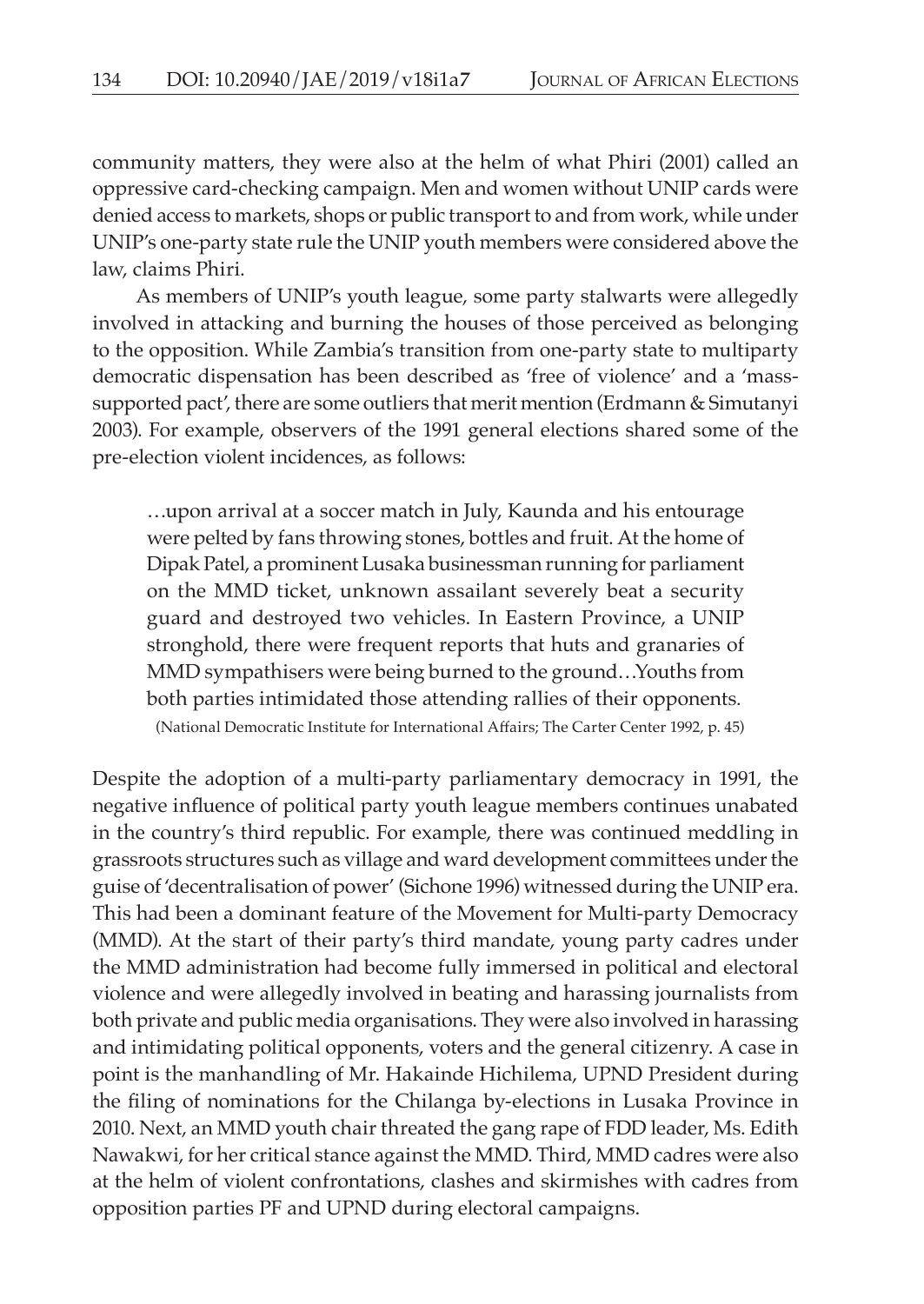Some of the clashes between the PF and MMD in Lusaka revolved around restricting the access to market stores and other public spaces. Market places and bus stations became the centres for clashes between different political parties, to the point where one party would claim oversight of one station, and the other party another. This oversight, noted by Hansen (2010), extended to different cadres and factions unlawfully collecting or soliciting levies.

Thus, the trend of violent youth wings, synonymous with the former ruling MMD, has now spread to today's major political parties including the current ruling Patriotic Front (PF) and the opposition United Party for National Development (UPND). Their youth sections invariably remain indispensable for electoral canvasses. In what Bwalya (2017, p. 1554) describes as fiercely competitive electoral campaigns that have characterised Zambia's nascent multiparty political terrain, these youth cadres are a regular feature.

While young party stalwarts from the PF and UPND have risen to positions of eminence by perpetuating electoral violence, this does not apply to smaller parties. Because of their structures and membership, few of these smaller political parties that contested the nationwide presidency and parliamentary seats in 2016 seem to have had belligerent youth leagues, that is young party cohorts willing and able to engage violently with their opponents as obtains in PF, UPND and MMD. However, the country's ugliest acts of election-related violence took place during the 2016 elections, as discussed below.

## METHODOLOGY

An event catalogue of occurrences of election-related violence in 2016 reinforces this reflection (see Figure 1). The initial premise is that since the 2011 elections, Zambia has witnessed unprecedented high levels of political intolerance and hostilities among political players, civil society organisations and sections of the media (Yezi Consulting and Associates 2013; Zambia Election Information Centre 2016). This reached a peak during the 2016 elections as violent incidents escalated the tension between political parties as well as between their respective supporters. The study split these events into five categories adapted from the qualitative study of party youth activists and low-intensity electoral violence in Ghana by Bob-Milliar (2014, p. 136).

- First, *molestation and violent intimidation*; these comprised alleged abduction, physical assault of political opponents using offensive weapons such as clubs, machetes, stones or petrol bombs.
- Second, *seizure of public/state property and occupancy*; these include incidences such as impounding the property of the electoral management body, including vehicles, polling materials (both ballot boxes and allegedly marked or unmarked ballot papers), and holding government staff hostage.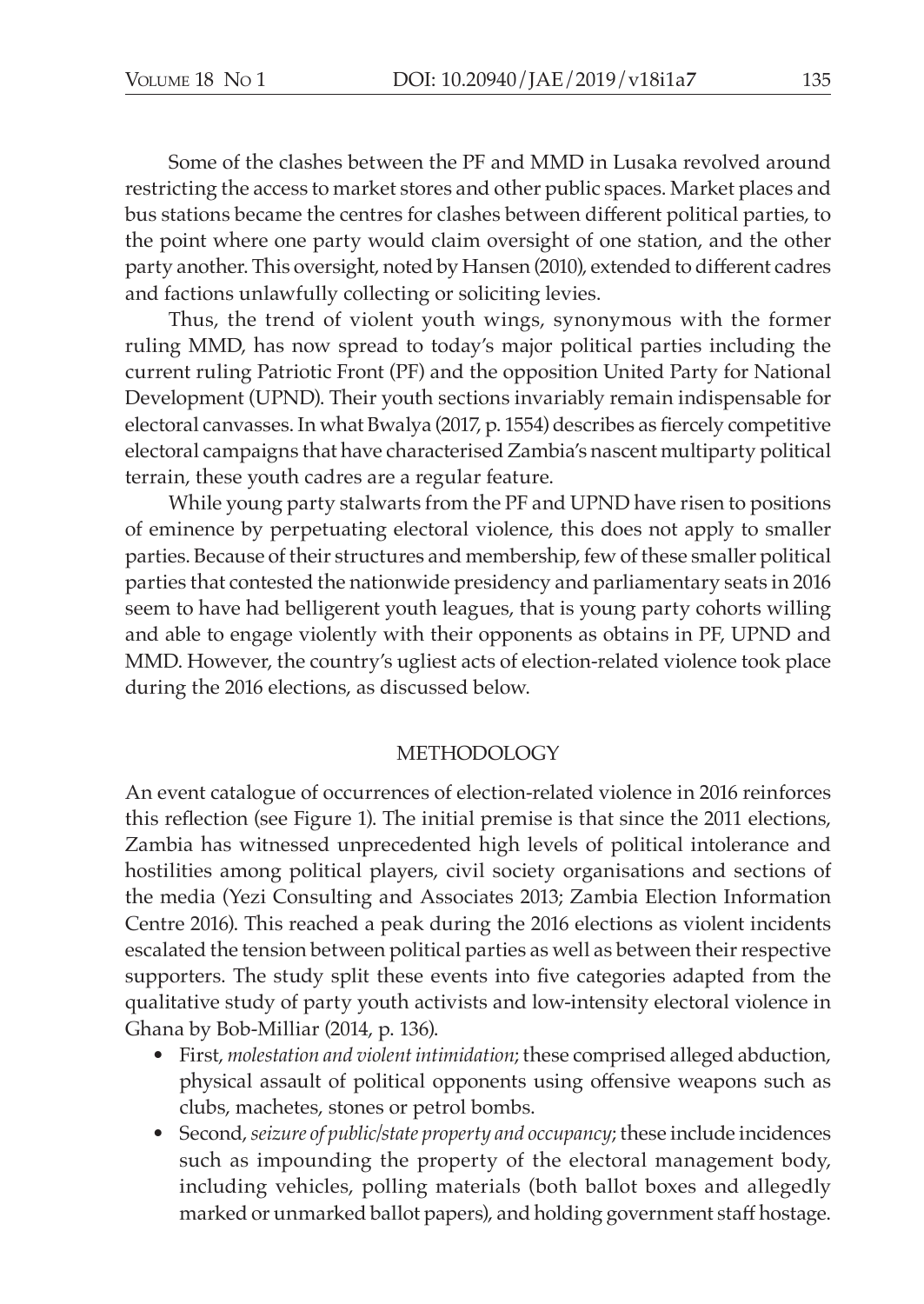- Third, *protests and public disorder;* these became commonplace occurrences in expressing political dissent. They include arson attacks, malicious damage to or setting private and public property alight, stoning private and public vehicles, blocking roads, and clashing with police as well as harassing journalists.
- Fourth, *party property vandalising;* another familiar and unpleasant albeit isolated practice in previous elections (2001, 2006, 2008, 2011 and 2015); this entails pulling down or defacing opponent's party campaign materials, attacking campaign vehicles, and damaging party offices.
- Finally, *hate speech or violent rhetoric* was an unprecedented occurrence and included verbal retaliation or threats, name-calling and insults, and offensive public statements.

For empirical evidence, the study analysed stories of electoral campaigns by one private online news platform, *Lusaka Times.* This news outlet has a balanced coverage of both ruling and opposition political party activities, including the events that took place between January and December 2016.

## RESEARCH FINDINGS

The study revealed that throughout 2016 young political cadres from both the incumbent Patriotic Front (PF) and the leading opposition party, United Party for National Development (UPND) were active participants in political and electionrelated violence. In some incidences, as shown later in this paper, more senior leadership has also actively participated. In terms of actual political occurrences, most of these incidents in 2016 consisted of protests and public disorder, followed by molestation and violent intimidation. Peak months ran from May to August, prior to polling day and immediately after the announcement of election results (see Table 1).

The study revealed that several acts of violence by political party cadres were retaliatory. An impending attack by PF cadres on UPND offices thwarted by police in Lusaka's Rhodes Park area in May 2016, for example, was an act of retaliation. The previous day, altercations between PF and UPND cadres in Matero Township culminated in 'malicious damage and ransacking of the former's constituency offices'. The UPND, however, claimed they were provoked by PF cadres carrying pangas, machetes and axes who disrupted their youth assembly in the area (*Lusaka Times*, 9 May, 2016).

What is evident from this study is that the violent nature of young political party cadres evinces itself in some degree of lawlessness. For example, following the court appearance of their vice president for administration, UPND cadres mounted an unlawful procession blocking traffic in and out of Kitwe.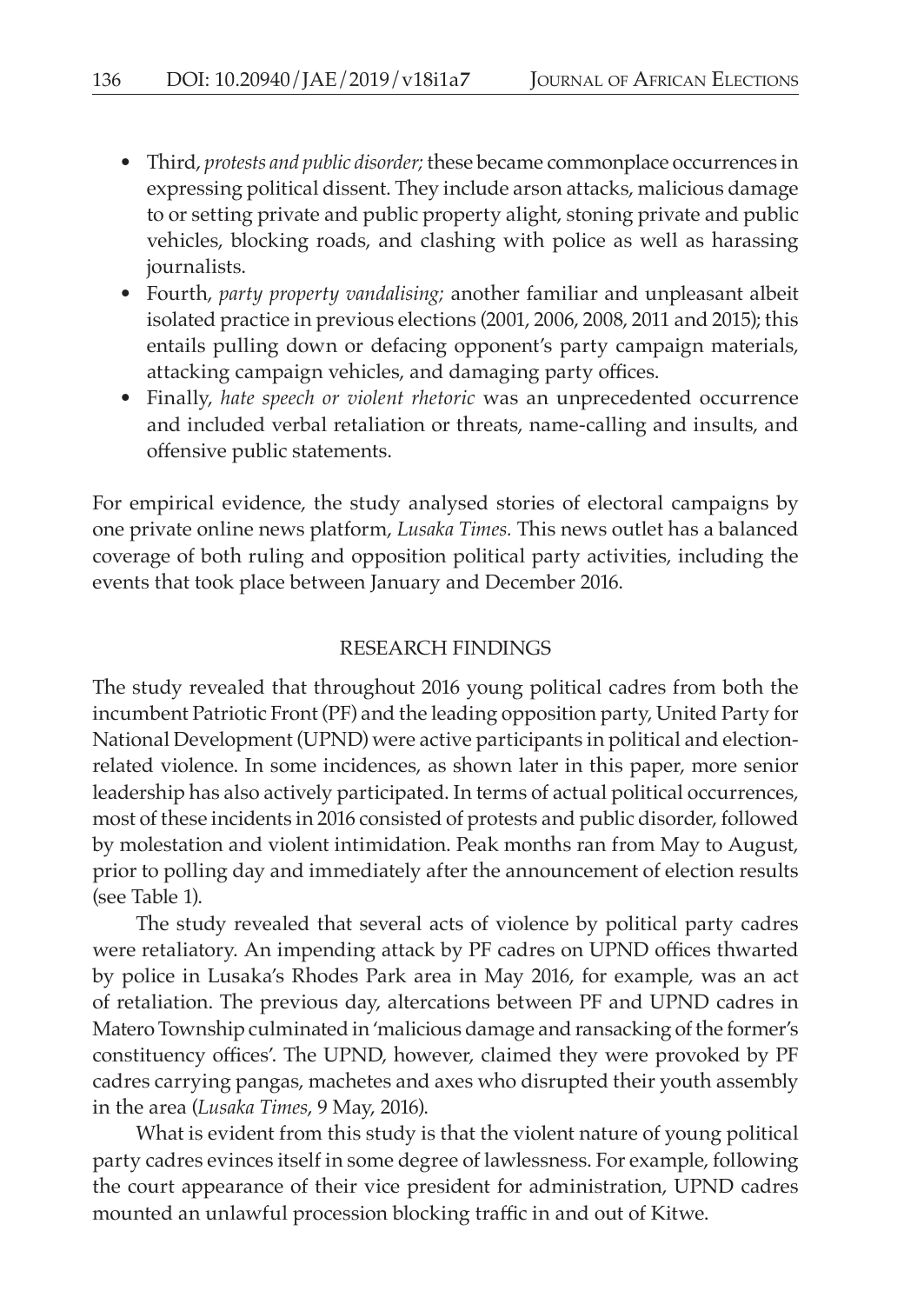| <b>Categories of Event Catalogue of Election Related Occurrences</b> |                                         |                                                    |                                        |                                |                                           |                |
|----------------------------------------------------------------------|-----------------------------------------|----------------------------------------------------|----------------------------------------|--------------------------------|-------------------------------------------|----------------|
| Month                                                                | Molestation/<br>Violent<br>Intimidation | Seizure Public/<br>Private Property/<br>Occupation | Protests/<br>Public<br><b>Disorder</b> | Party<br>Property<br>Vandalism | <b>Hate Speech</b><br>Violent<br>Rhetoric | <b>TOTAL</b>   |
| January                                                              | 3                                       | 3                                                  | 3                                      | $\overline{2}$                 | 2                                         | 13             |
| February                                                             | 3                                       | 1                                                  | $\overline{2}$                         | $\mathbf{1}$                   | $\overline{2}$                            | 9              |
| March                                                                | $\overline{2}$                          |                                                    | 3                                      |                                | $\overline{4}$                            | 9              |
| April                                                                | $\overline{2}$                          |                                                    |                                        | $\overline{2}$                 | 2                                         | 6              |
| May                                                                  | $\overline{4}$                          | 1                                                  | $\overline{4}$                         | $\overline{2}$                 | 3                                         | 14             |
| June                                                                 | 5                                       |                                                    | 8                                      | 5                              | 1                                         | 19             |
| July                                                                 | $\overline{2}$                          |                                                    | $\overline{4}$                         | $\overline{2}$                 | 1                                         | 9              |
| August                                                               | $\overline{2}$                          | 3                                                  | 11                                     | $\mathbf{1}$                   |                                           | 16             |
| September                                                            | $\mathbf{1}$                            |                                                    | $\overline{\phantom{0}}$               |                                |                                           | $\mathbf{1}$   |
| October                                                              | 1                                       |                                                    | $\mathbf{1}$                           |                                |                                           | $\overline{2}$ |
| November                                                             |                                         |                                                    |                                        |                                |                                           |                |
| December                                                             |                                         |                                                    |                                        |                                |                                           |                |
| Total                                                                | 25                                      | 8                                                  | 36                                     | 15                             | 15                                        | 99             |

Source: Compiled by author, 2018

As young party members from the UPND escorted their leader, a state police officer overseeing a checkpoint near the host hotel was beaten up. Similarly, in June 2016, UPND and PF members clashed following a supposedly peace-oriented engagement, a conflict management meeting at the Civic Centre in Mazabuka, Southern Province. The damage to the vehicles parked at the Civic Centre and injuries sustained of those shot by armed cadres was symptomatic of the cadres' sheer disregard of the law (*Lusaka Times,* 29 June 2016). The public disorder that characterised violent actions by young political cadres was in several instances preceded by public gatherings and/or rallies.

Further violence perpetuated during electoral campaigns was in some cases spontaneous and without justification. In the Kanyama compound of Lusaka, for example, during one of their campaigns UPND cadres ran amok damaging the front windscreens and sliding doors of five private minibuses parked at the local bus station (*Lusaka Times,* 27 July 2016). This public disorder prompted by young political party members affected journalists from both public and private media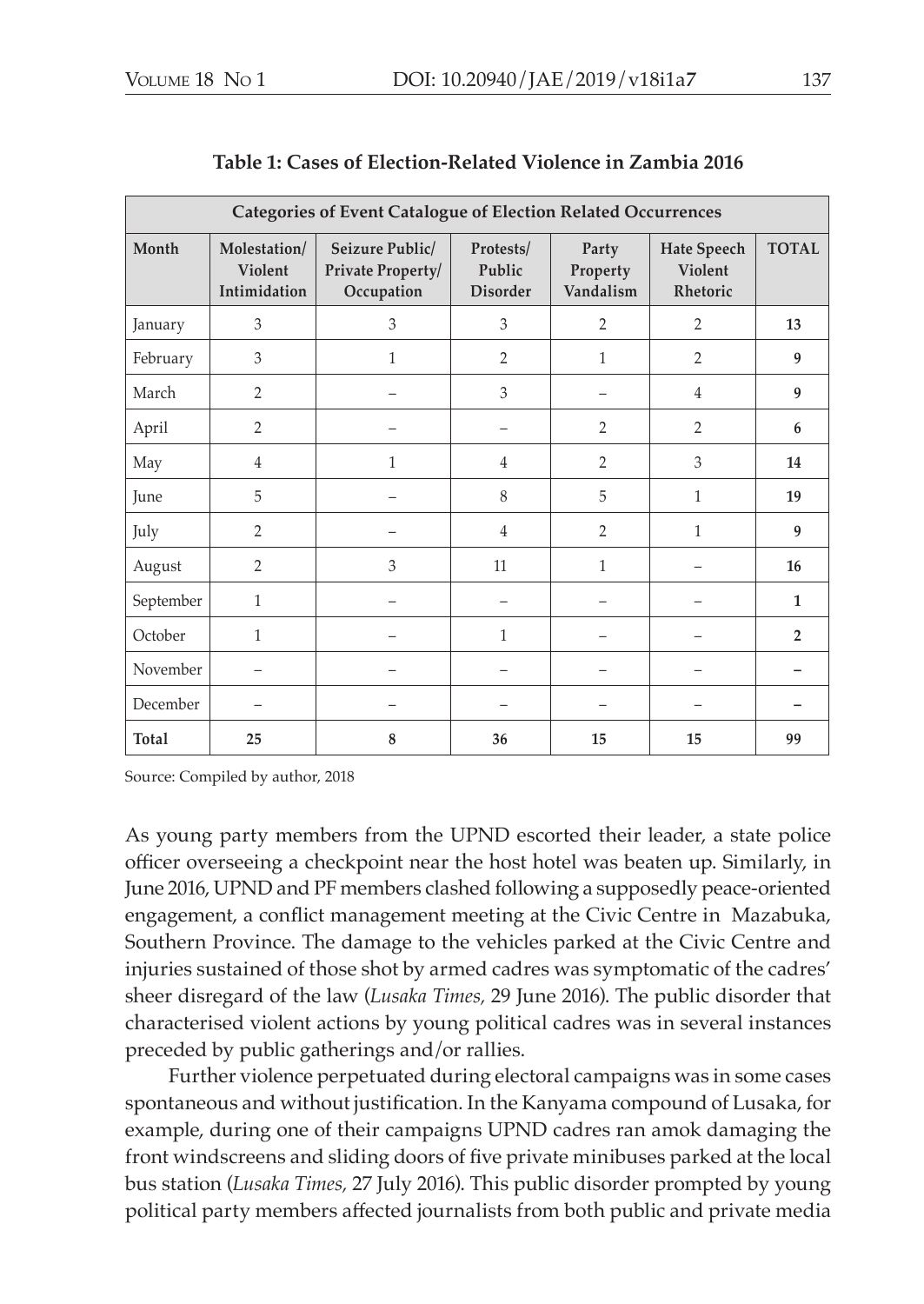outlets, to the point of displeasing media heads like Richard Mwanza, Director General of the Zambia National Broadcasting Corporation (ZNBC). He threatened to switch off the cameras if political cadres continued with their unacceptable behaviour of harassing their reporters (*Lusaka Times,* 7 June 2016).

From a review of stories covered by the *Lusaka Times*, it was also clear that *molestation and violent intimidation* of political opponents was not confined to urban regions. In Muchinga Province, Shiwang'andu area, PF cadres attacked a UPND campaign team with sticks and stones, disrupting scheduled meetings. In retaliation, a group of youths in UPND attire damaged vehicles and property belonging to those suspected of being PF supporters in Lusaka's Northmead shopping area. The youth party cadres claimed their attacks were in revenge for the attack on their leaders in Shiwang'andu (*Lusaka Times,* 16 June 2016).

In the town of Monze, Southern Province, police prevented a PF youth mobilisation rally from being disrupted by UPND cadres, arresting two. In Namwala district in the same province, a female parliamentary candidate from the Forum for Democracy and Development (FDD), was brutally attacked by UPND cadres. In his reaction to this incident, FDD spokesperson Antonio Mwanza alleged that the attack was led by UPND's immediate past and aspiring candidate together with her team, extensively damaging the FDD candidate's vehicle and attempting to set it ablaze (*Lusaka Times,* 19 June 2016).

Later, in an apparent disagreement with the call by PF President Edgar Lungu for the country to hold a day of national prayer to end the political violence, Mwanza and the FDD media staff demanded introspection. They argued there was need to question who arms cadres with guns, pangas, military fatigue, money and beer (that is, whether it is God or politicians). Even though the Namwala incident was allegedly perpetrated by UPND cadres, Mwanza directed his demands to the PF and the government, querying, 'who was abetting and tolerating violence'? (*Lusaka Times,* 15 July 2016). Interestingly, Antonio Mwanza subsequently crossed over to the Patriotic Front where he is currently (2019) the deputy media director. This illustrates the argument by Bwalya and Sichone (2016) that defectors include ordinary members as well as former office bearers who move to join dominant or ruling parties.

As noted earlier, one of the significant occurrences prior to the 2016 elections was the impounding of the Electoral Commission of Zambia (ECZ) properties. This was at the height of the campaigns (see Figure 1).

Party cadres from the opposition UPND seized ECZ trucks in three different cities on suspicion of carrying pre-marked ballot papers. First was in Livingstone city, Southern Province, where UPND members impounded, damaged and searched eight new ECZ trucks. Second, the ECZ truck broke down in Senanga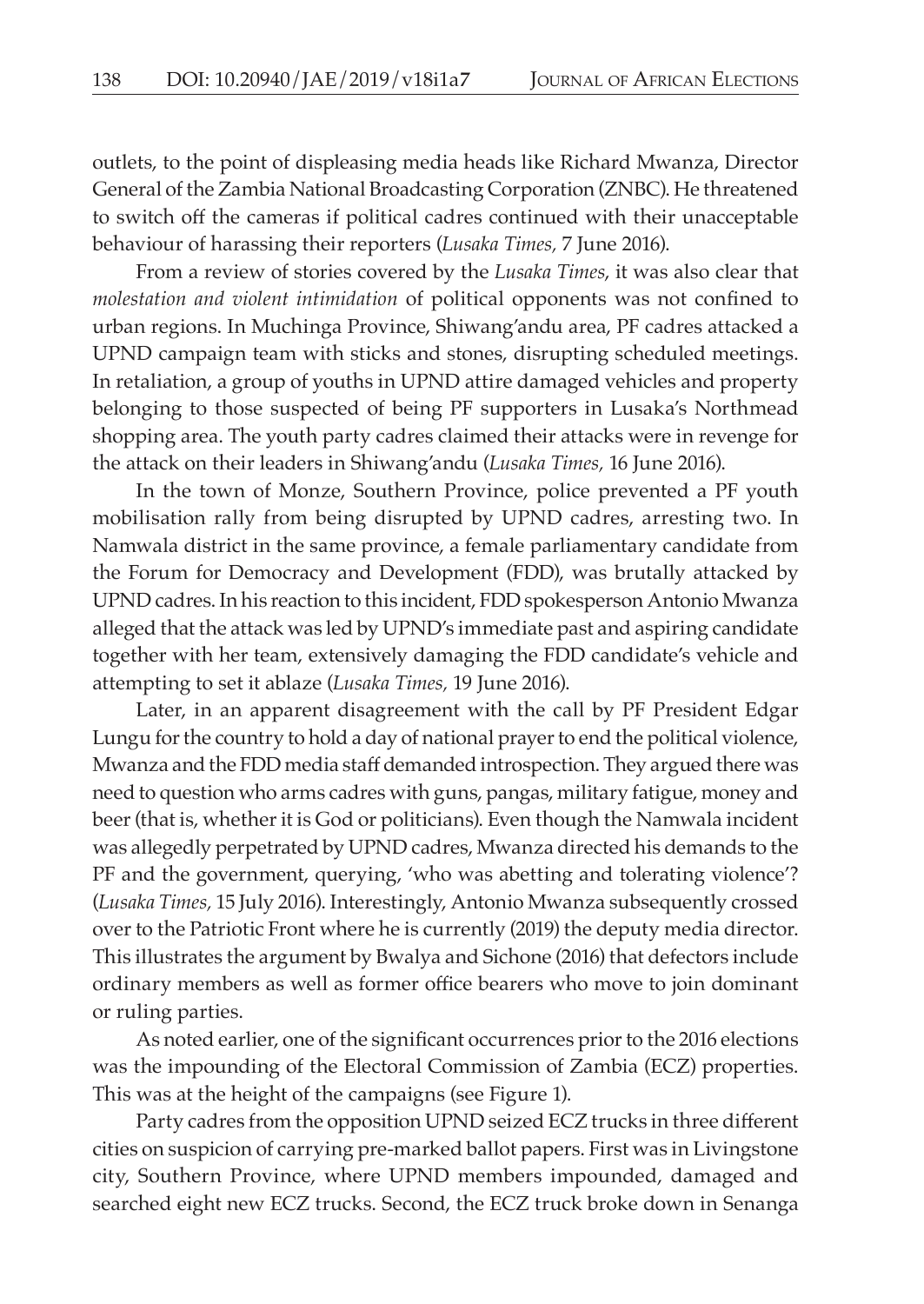District, Western Province providing an opportunity for UPND cadres in the area to impound the truck on allegations that it had pre-marked ballot papers. In Kabwe, Central Province, cadres from the same party blocked the road, intercepted and impounded three ECZ trucks, and again similar allegations were advanced. Despite the searches of all these ECZ trucks (which yielded nothing) and the exercise monitored by officers from the Zambia Police, UPND cadres still seemed sceptical. They accompanied trucks from Livingstone to Lusaka as well as Kabwe to Mkushi alongside the police. The accompaniment was premised on ensuring that nothing was put in the trucks along the way. Some party officials justified their actions as 'praise-worthy alertness' (*Lusaka Times,* 7 August, 2016).



Source: Compiled from Lusaka Times, 2018

# **Figure 1: Cases of Election-Related Violence in Zambia – 2016**

*Party property vandalising* is another incident-type that characterised the 2016 election campaigns. From accounts in the *Lusaka Times*, both PF and UPND party cadres participated in this sort of violence which included defacing and/ or pulling down billboards, and damaging offices and motor vehicles. As noted earlier, violent acts by political party cadres were in some cases retaliatory, and vandalising party property was no exception. Barely weeks after the UPND Chairperson for Elections, Ackson Sejani, vowed to protect their billboards from being vandalised by PF cadres, he had UPND cadres arrested for the same act. Addressing the media, he warned the PF to stop provoking his party beyond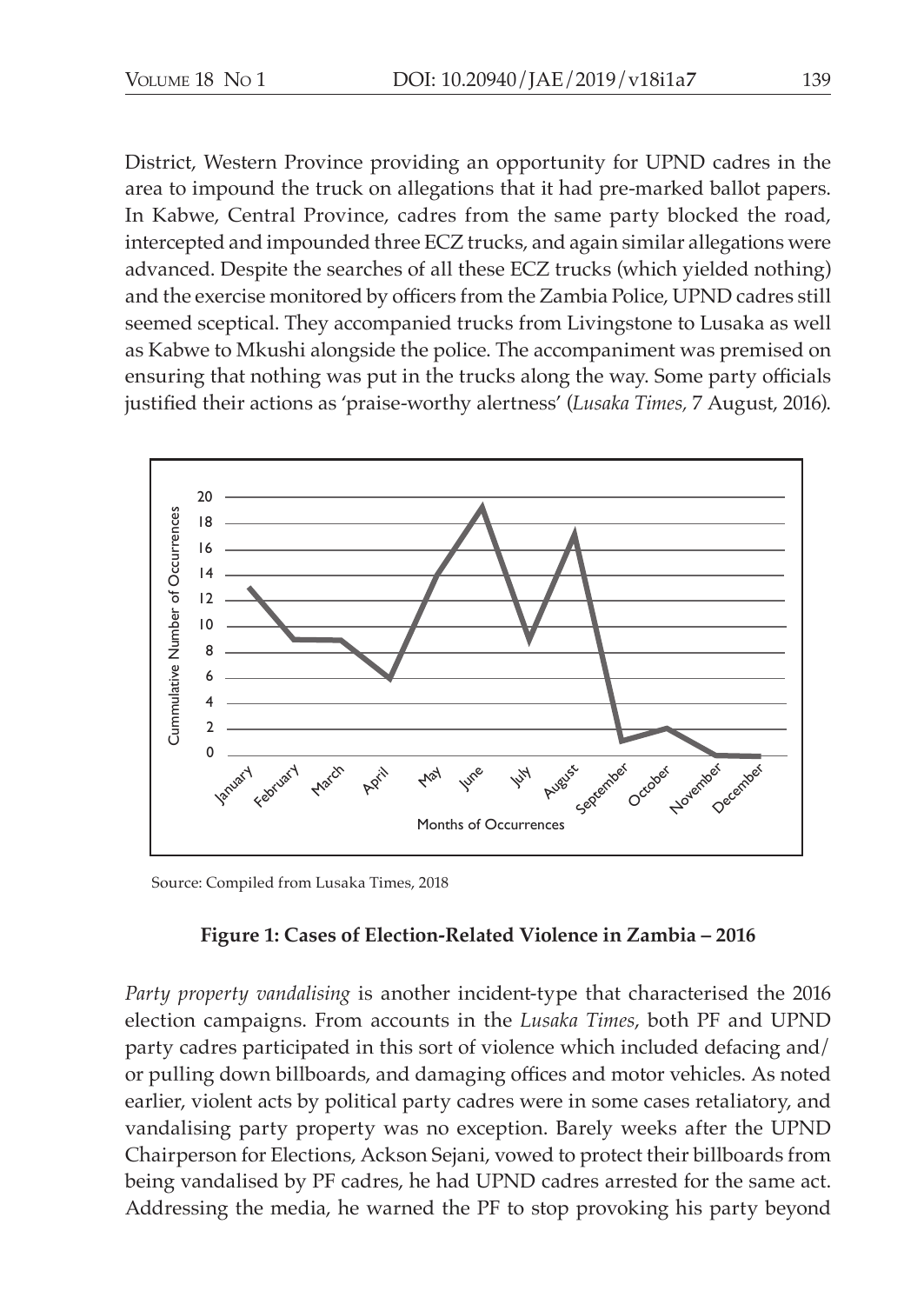human patience, and that their preventive actions to protect their billboards should not be condemned. A month later, five UPND cadres in Lusaka's Cairo Road were arrested for defacing and removing PF bill boards and posters (*Lusaka Times,* 4 July, 2016).

Furthermore, the euphoria that characterised the filing of presidential nominations by PF presidential candidate Edgar Lungu in June 2016, culminated in damage to the UPND secretariat. Hordes of PF cadres violently attacked and damaged property belonging to UPND supporters. Acknowledging that nomination filing is cause for celebration, UPND Secretary-General Stephen Katuka, said it should not be an excuse for violence, abuse and intimidation (*Lusaka Times,* 2 June 2016). While he implored the police to arrest those that committed criminal acts regardless of political affiliation, his party's cadres in Livingstone were ambushing and stoning a PF campaign vehicle. The attack left two PF officials injured, one of them a former UPND member.

Unlike Mwanza, whose defection to the PF had no reprisals from the FDD, one of the victims in the Livingstone attack associated the incident with his defection. He lamented that, 'it is unfortunate that UPND is targeting its former members who have exercised their democratic right of joining the PF…' (*Lusaka Times,* 24 June 2016). While this incident may not have had the blessing of senior party officials within UPND, leaders from both PF and UPND are guilty of *hate speech and violent rhetoric*. For example, during a radio interview in a private local station the PF national youth chairperson, Steven Kampyongo, described leaders from the UPND as terrorists. This was in response to earlier remarks attributed to some senior UPND leaders who had appeared on the same platform previously and allegedly promised to break Kampyongo's lips (*Lusaka Times,* 17 June, 2016).

However, what is noteworthy from this exchange regarding the current discourse is the vaunt about the chairperson's support from youth members. He retorted that he was not threatened by the UPND leadership as he was youth chairperson in the PF and commanded the largest following of youth in the country. Whether this translates to having more young people at his disposal or the capacity to exert more violence against political opponents is unclear. However, comments from senior political leaders inadvertently encouraged young party cadres to see violence as the norm. For example Mumbi Phiri, PF Deputy Secretary-General, defended attacks on UPND supporters in the Sinda District of Eastern Province, by stating that 'political provocation' enraged the PF cadres (*Lusaka Times,* 28 January, 2016). Incensed by attacks on his party by PF cadres, including the Shiwang'andu incident mentioned earlier, UPND Vice President, Geoffrey Bwalya Mwamba, instructed youths from his party to 'hit back' whenever attacked by PF cadres.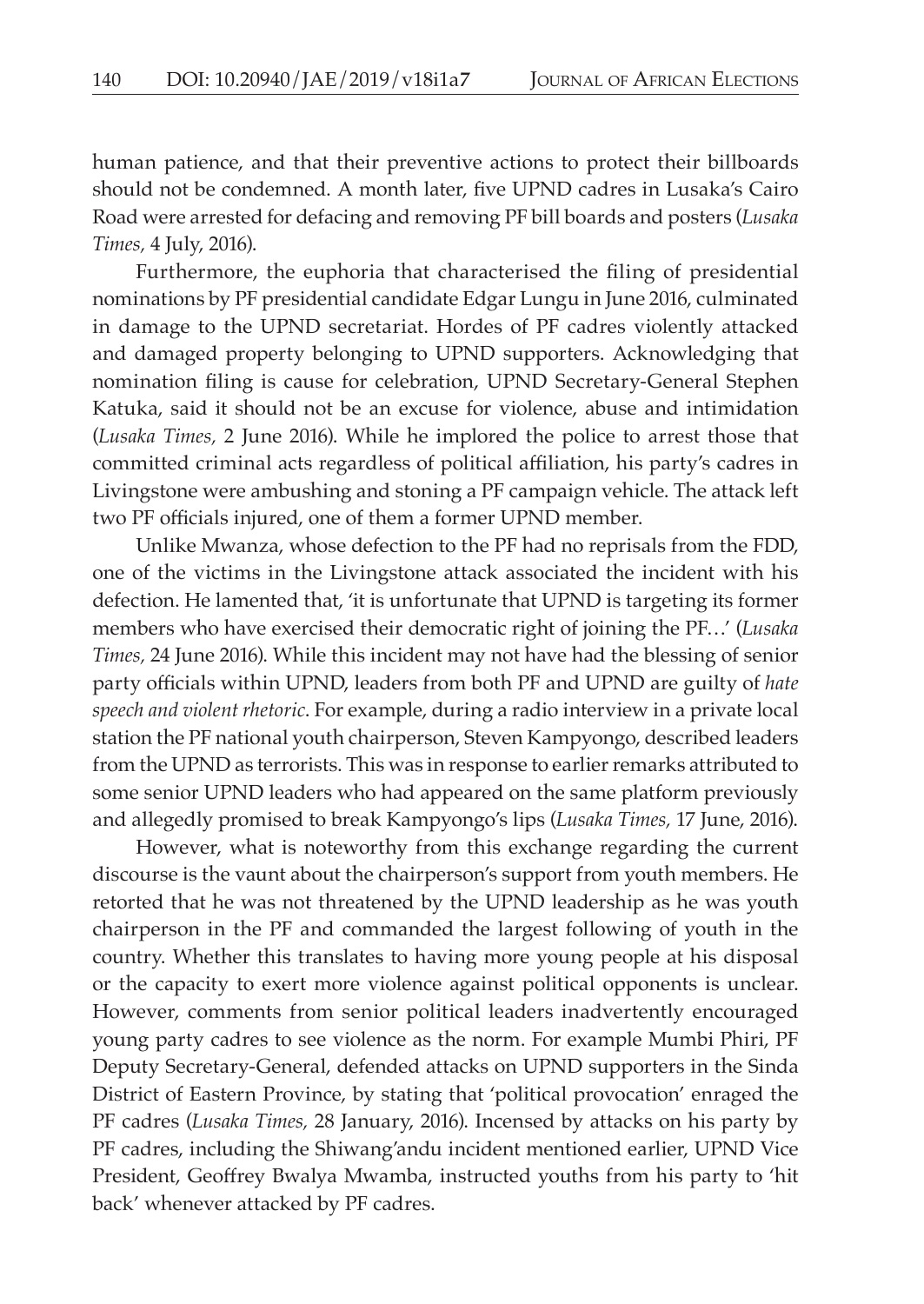#### **DISCUSSION**

While Zambia's record cannot equal the scale of electoral violence elsewhere in Africa, as Bekoe (2010) and Burchard (2015) observe, the recurrent trend since 2011 is worrisome. Conflict and difference are inevitable aspects of every human society and Zambia's growing democracy is no exception. However, how these differences are handled may serve to engender political and particularly electoral violence. Of particular interest within the polity is the indispensable role of young political party cadres in driving electoral violence. It is evident from this study that at least four explanations can be advanced as motivation for their participation in electoral violence.

First, the association of young party cadres with either political or electoral violence has tangible roots in the country's second republic and one-party state (1973-1990). UNIP stalwarts and members of the youth league extended their mandate to include taking care of any 'dissenting voices'. Sadly, this entailed using militaristic and violent means. Agarwal (2012) aptly notes that each generation partly inherits attitudes and beliefs towards politics from earlier generations, and that these attitudes and values are partly a reaction to on-going (contemporary) politics. Thus, successive ruling parties have included young party stalwarts with aggressive and belligerent approaches, albeit to different degrees. From UNIP's successor the MMD, to the PF, including the opposition UPND, youth leagues see themselves as front-line disciplinarians.

Second, some senior party leaders bluntly acknowledge inflaming violence, while others couch their incitement in an oblique fashion. One example is that of a leader of a prominent political party during the 2018 campaign for the Chilanga constituency by-elections in Lusaka Province. He reportedly expressed his gratitude to his youth cadres for defending themselves against what he described as 'PF thugs'. He further urged young party stalwarts to defend themselves whenever attacked. What is evident from this study is that leaders from both the PF and the UPND have openly incited young party cadres to use violence against their opponents. Such acts contribute to the normalising of violence among young people.

The third incentive for young party cadres' predisposition to electoral violence includes material benefits such as branded caps, T-shirts and wrappers. Bwalya (2017, p. 1559) considers these to be intricately woven into the fabric of electoral campaigns. Bwalya further posits that while this unique clientelist plan targets community groups, young party members are not left out. They too receive these clothing items. Not only are young people recipients of material goods but also of electoral campaign promises such as job creation. It is this lack of job opportunity that, claim Forti and Maina (2012, p. 76), leads to a cohort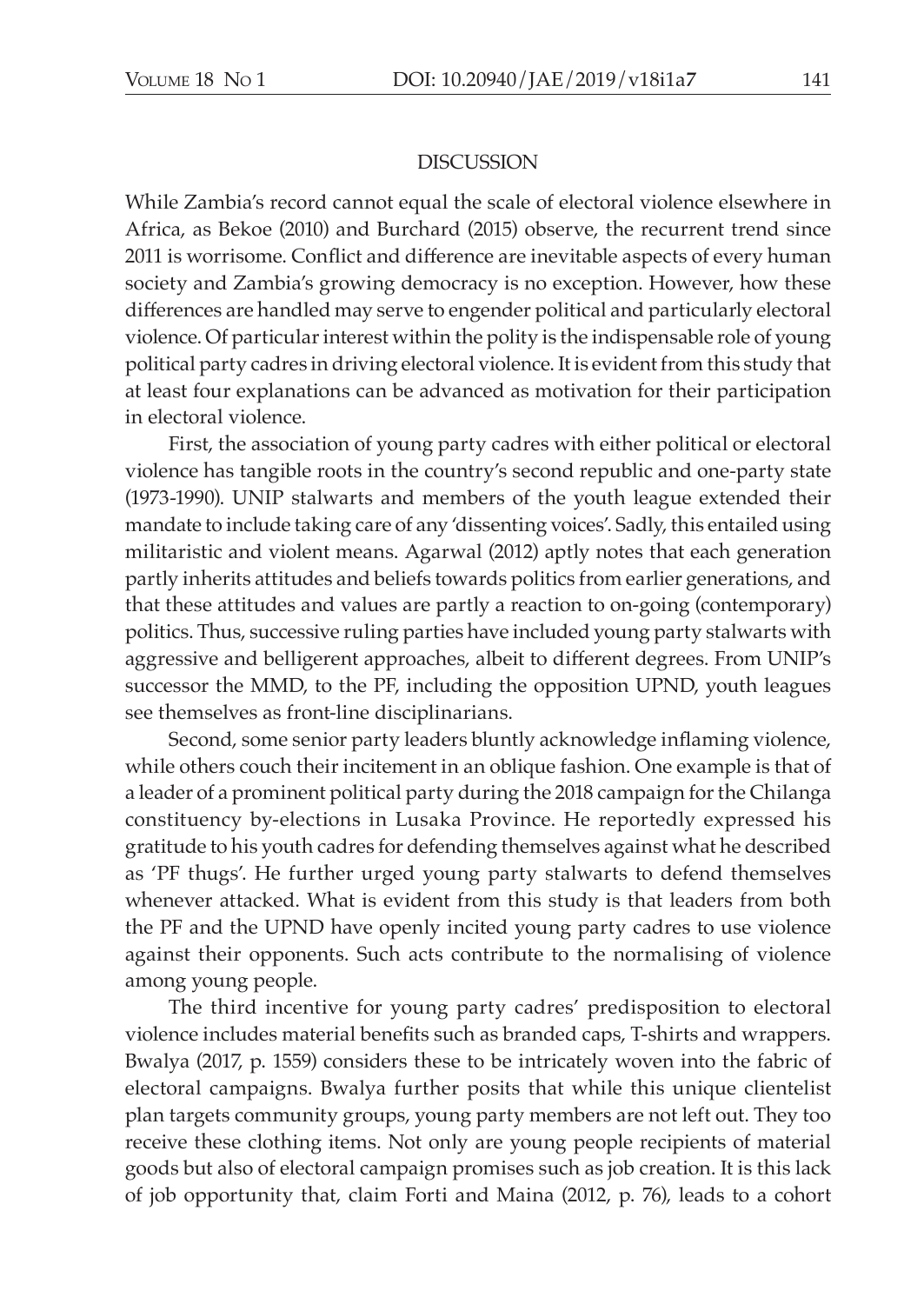of idle and frustrated youth who constitute a likely target for recruitment into negative criminal or violent activities. Their pre-disposition to violent conduct during elections is aggravated by drug abuse which may or may not be facilitated by their sponsors. A study commissioned by the United Nations Development Programme (UNDP) as part of Election Cycle support in 2017, found that party cadres abuse both cannabis and alcohol. To some extent this drives them to engage in violence, particularly during elections (Namaiko & Etyang, 2017) when they intimidate rival parties and voters in acts of hooliganism inimical to social and political norms.

Fourth, young party cadres' rudimentary understanding of multiparty democracy seems to be a factor in dealing with dissent. While senior party leaders do communicate civilly when faced with political differences, young party stalwarts are seldom courteous. Their take is that, as representatives of dominant political parties, they should always lead and/or win while others follow or lose. Findings of the European Union Election Observation Mission in 2016 revealed that smaller parties and independent candidates in the Copperbelt, Eastern, North-Western and Southern provinces faced intimidation from the larger PF and UPND (European Union, 2016). In addition, cadres from these two parties behaved as though no other party should be permitted to campaign in their respective strongholds. This echoes the violent counter and retaliatory attacks alluded to previously in Shiwang'andu constituency and Lusaka's Northmead areas by PF and UPND cadres respectively.

While the main focus of this paper has been on inter-party election-related battles, the PF is not immune to intra-party clashes. Following the demise of Mr. Sata in 2014, the PF was once more immersed in internal party battles, particularly over who should stand as president in the January 2015 presidential by-elections. After an extended tussle between two distinct camps, one led by former Vice President Dr. Guy Scott and the other by Mr. Edgar Lungu, there was a churchbrokered reconciliation. The polarisation may have run deep, particularly among lower-level party members, but the presence of church leaders triggered a reunion process that gave the PF its presidential candidate.

Further, seemingly as a repeat of the dissatisfaction in 2011 over parliamentary adoptions in some Ndola constituencies, PF cadres did not welcome all the 2016 adoptions. For example, some cadres from Chimwemwe and Wusakile constituencies in Kitwe alleged that parliamentary candidates were imposed on them and they felt that leaders with grassroots support were left out. While senior leader's preferences led to low-level intra-party tensions, the final outcome was that independent candidates with popular support won both constituencies.

As evidenced from the findings, electoral violence takes several forms, notably *physical attacks and intimidation*. The occurrence of the latter is not restricted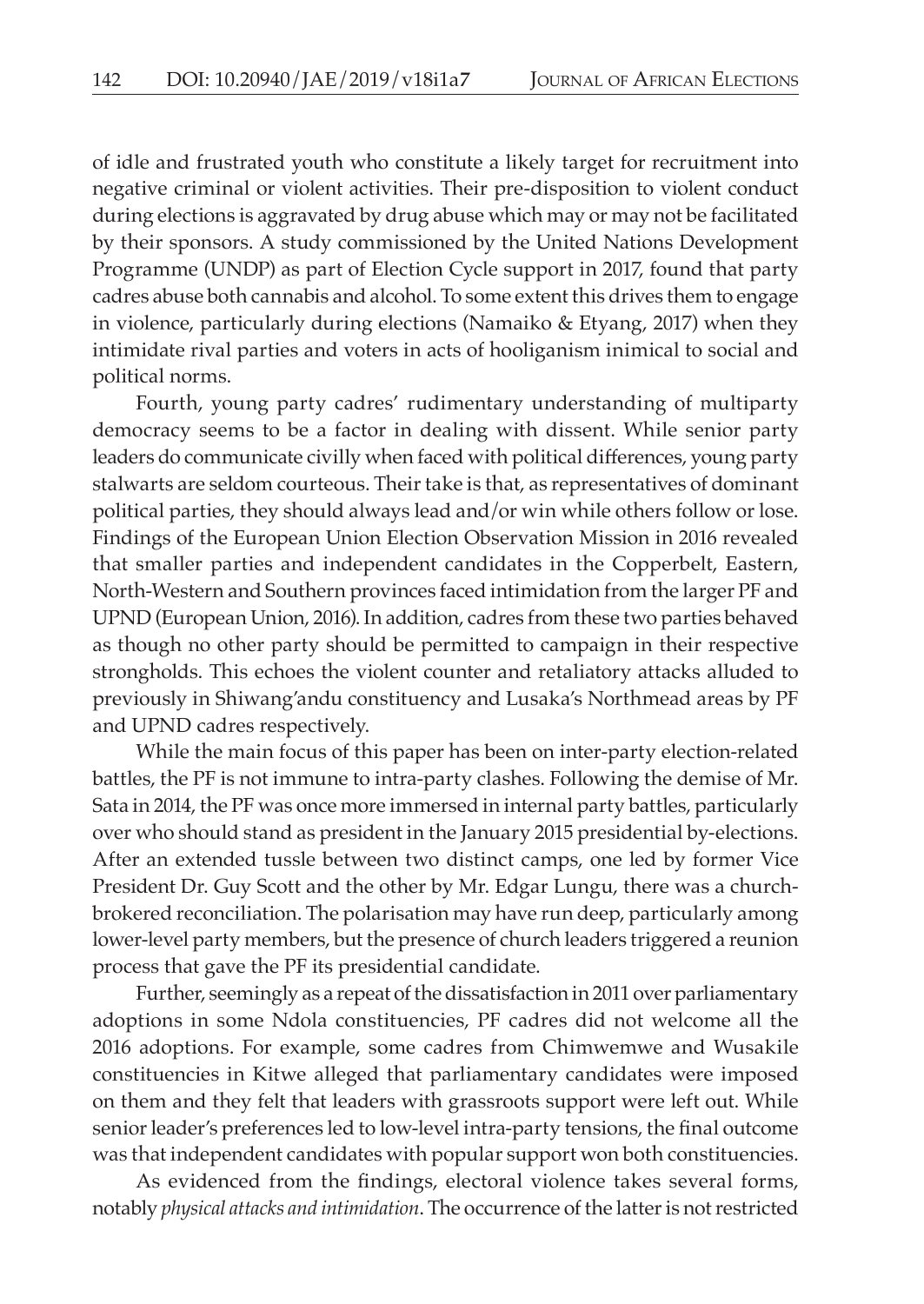to pre-election or election periods but post-election too. For example, following the inauguration of PF President-elect Edgar Chagwa Lungu, a PF youth leader in Lusaka warned civil servants not to expect any salary increments as they did not support his party's re-election (*Lusaka Times,* 12 September, 2016). Such remarks against ordinary citizens and professional civil servants are not just an affront to basic human rights but an assault on the very essence of democracy, that is, an assault on the right of the people to vote for and thus elect representatives of their choice.

On the other hand, the destruction of property including vehicles and buildings raises questions of whether any line can be drawn between electoral violence and criminality, or whether perpetrators of these acts are in fact young people. There is a thin line between election-related violence and criminality, as some youth leagues are led by what could be termed 'youth claimants'. A study by Yezi Consulting and Associates (2013) observed that the chairpersons of the youth wings of three major political parties in Zambia are over 40 years old. Not only is this above the state's prescribed youth age range (15-35 years), but these supposed youth leaders invariably see violent acts as the norm. This begs the question of whether the real youth, that is those in the 15-35 year range, would consider refraining from using violence.

It may be that this aspect of age is not central as all political parties draw considerable strength from these young party stalwarts whose primary responsibility is broadening party influence. While some may function as foot soldiers and undertake genuine functions, 'noble roles' such as membership recruitment, the vast majority are guilty of perpetrating wrongs against their political opponents. This is why young party stalwarts are indispensable in political parties. Both incumbents and opposition parties need them and this study attests to their role in Zambia's political history. During political campaigns, gangs of both unarmed and armed young party cadres are behind the wheels of electoral violence.

Zambia's 2016 political campaigns also exhibited what appears to be a growing habit of hate speech or violent political rhetoric. Messages by often senior political leaders are couched in provocative and hateful language resulting in long-lasting violence by their rank and file. This violent rhetoric may not dissipate once the political battles have waned and the study by Namaiko and Etyang noted the increasing use of incendiary remarks by politicians. They report that these remarks, which often characterise political rallies and social media platforms, revolved around 'ethnicity and other falsehoods' (Namaiko & Etyang, 2017, p. 26).

Another aspect evident from the study is the disregard of law and public order, in particular the provisions of the country's electoral code of conduct. This disregard of the law parallels the proclivity of party cadres to a militaristic outlook, a development that parties seem to tolerate. The conduct of these party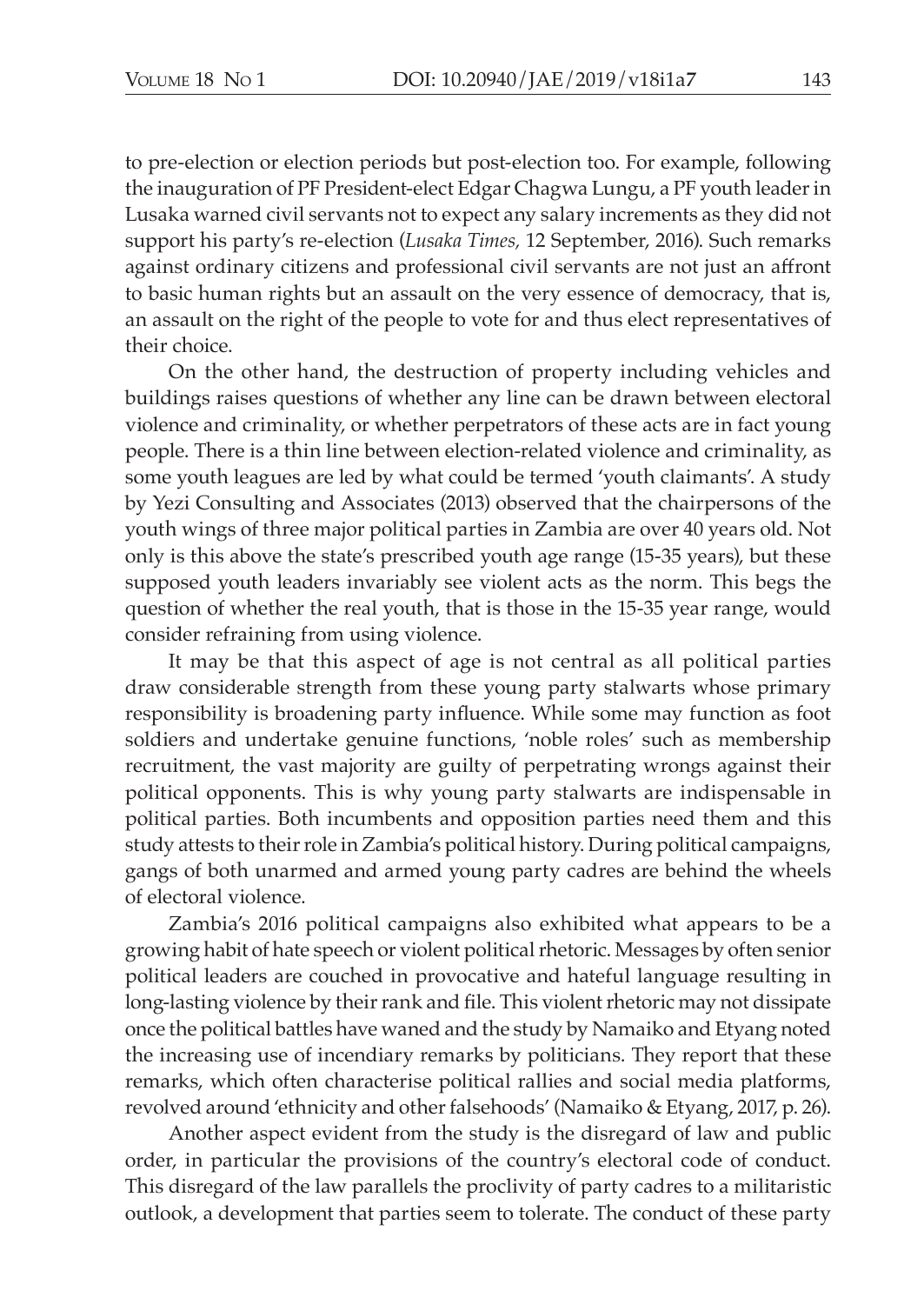cadres is reminiscent of UNIP's one-party state's militants who, according to Phiri (2001, p. 237) are 'a law onto themselves, no one dared to challenge them at least openly'. However, in the current democratic dispensation this behaviour should not be allowed to take hold. Permitting party cadres to remain unchallenged runs counter to the consolidation of democracy.

An example that may illustrate this dent on democracy, is the Lusaka mayoral by-election held in 2018. From a total of 839 027 registered voters only 131 777 (15.88%) participated in the elections (Electoral Commission of Zambia 2018). Although the leading opposition party leader claimed that voter apathy was due to failure by the Electoral Commission of Zambia (ECZ) to run credible elections, others saw it differently. The low voter turnout was attributed to widespread electoral violence which resulted in over 80% of the voters staying home despite the election day being declared a holiday (Chali 2018).

As a consequence, Koko (2013) notes, election related violence undermines democratic institutions. It also diminishes the credibility of institutions (including political parties) responsible for entrenching democracy. The observations from Zambia's 2016 election campaigns point to the cultivation of a climate of fear perpetuated by young party cadres. This is described as a worrisome trend of violence and intimidation, endangering a secure environment for the democratic process and a hindrance to citizens – voters, political party supporters, and political candidates – participating in elections (The Carter Center 2016, p. 34).

#### **CONCLUSION**

The study identifies at least four main aspects of electoral violence. First, the nature and extent of electoral violence being witnessed today among Zambia's young party cadres may be the fruits of seed sown during UNIP's one-party state. The notoriety of UNIP's uniformed party militants and the aggressive behaviour against those with dissenting voices is being re-enacted today among young members from major political parties, notes Phiri (2001). Given the growing hooliganism, militancy and sheer disregard of the law during elections (in particular the electoral code of conduct) these party cadres are slowly becoming unaccountable to party discipline. From UNIP to MMD, nearly all political parties, including the PF, are offshoots of the MMD. This means that some sort of umbrella youth league modus operandi needs to cover behaviour in all parties.

Second, the principal drivers of election-related violence are party cadres from the two leading political parties in Zambia, the PF and UPND. They are the front-runners in implementing electoral violence; their support makes some senior party members equally culpable. The expectation that these young party stalwarts should serve as conduits between their respective parties and the populace to disseminate party ideals and programmes, remains elusive.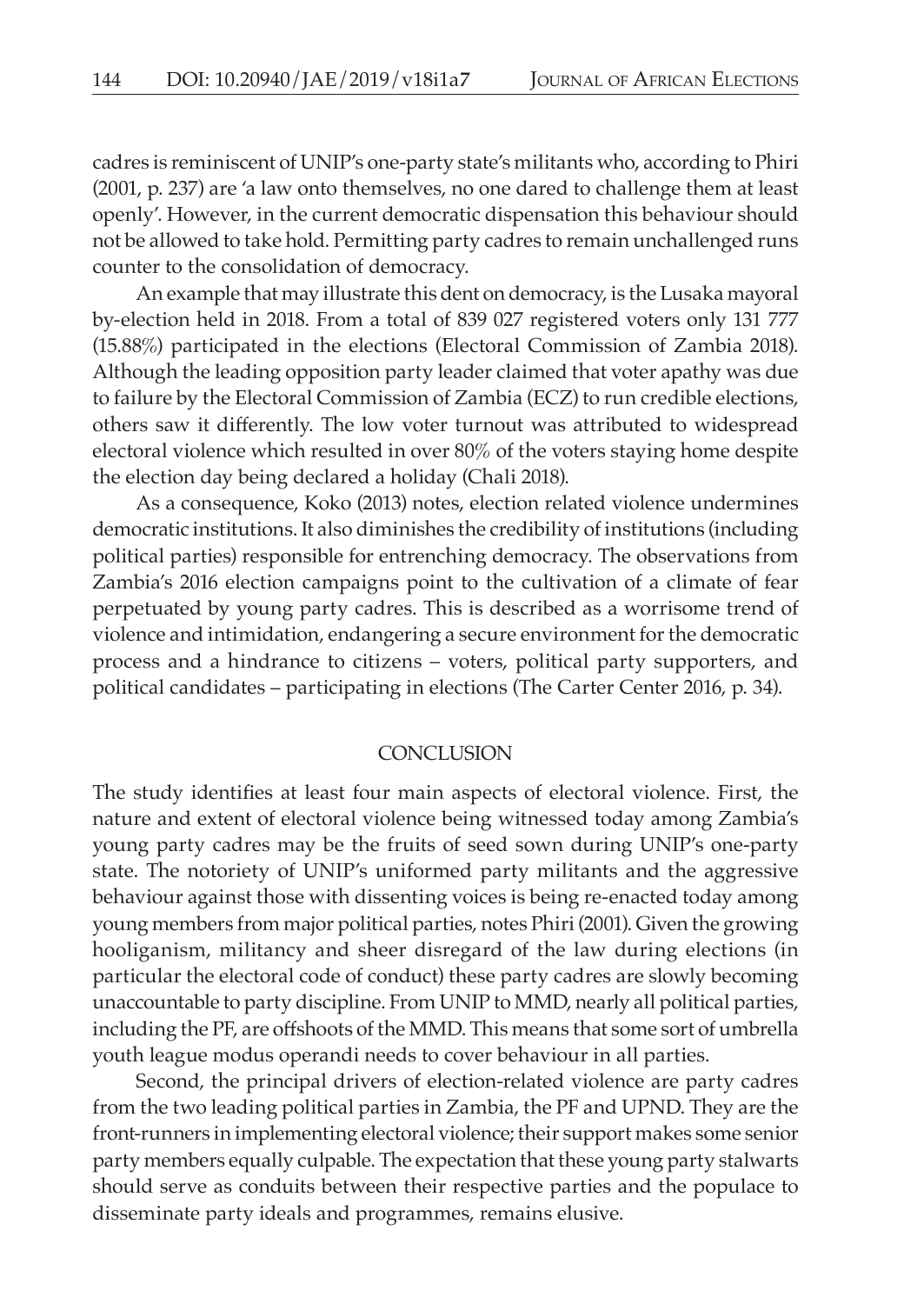Third, violence committed by these party loyalists is both incidental and strategic, to use Burchard's (2015) categorisation. Often parties' public gatherings and/or rallies engendered public disorder and violent action, with each party on the lookout for the opposition's political events so that skirmishes were often premeditated. Conversely, the violence during vote canvassing was incidental, as indicated by some of the cases in this study. Incidental or strategic electoral violence as executed by young party cadres undermines the consolidation of a fledgling democracy such as Zambia's.

Given the intensity of violence during electoral campaigns, and the fatalities in some cases, the distinction between criminality and mere election-related clashes is obscured. The violence orchestrated by armed party cadres in 2018, during a parliamentary by-election in Lusaka Province, led some political stakeholders to express pessimism about Zambia's 2021 general elections (*The Zambian Observer,* 6 June, 2018). They fear that, if the current cohort of weaponwielding young party members are not restrained, there is a great propensity for attitudes to harden and trigger more troubles in future.

Fourth, the predisposition of young party cadres to election-related violence may perhaps be driven by their rudimentary understanding of pluralist politics. While most of their senior leaders may communicate in a civil fashion when faced with differences, young party cadres are seldom socialised to do the same. For the latter, political disagreements are synonymous with violence. In peacebuilding parlance, the claim is that the political socialisation of the current cohort of young people lacks peace-oriented mechanisms in dealing with or handling political dissent and conflicts.

Finally, as Zambia anticipates its next election in 2021, it is imperative that young party cadres are constructively engaged and drawn into the political life of the country. Failure to do so may result in violent political outbursts before, during and after the elections.

#### ––––– References –––––

Adolfo, EV, Kovacs, MS, Nyström, D & Utas, M 2012, 'Electoral Violence in Africa', *The Nordic Africa Institute Policy Notes,* Issue 3, pp. 1-4.

Agarwal, RC 2012, *Political theory: Principles of political science,* S. Chand, New Delhi. Akpan, DA 2015, 'Appraisal of the role of political violence: The development of

- youths in Nigeria in the 21st Century', *African Research Review,* vol. 9, no. 3, pp. 147-156.
- Barber, BK 2013, 'Political conflict and youth', *The Psychologist,* vol.26, no 5, pp. 336- 339.
- Bekoe, D 2010, 'Trends in electoral violence in sub-Saharan Africa', *USIP PeaceBrief,*  Issue 13, pp. 1-5.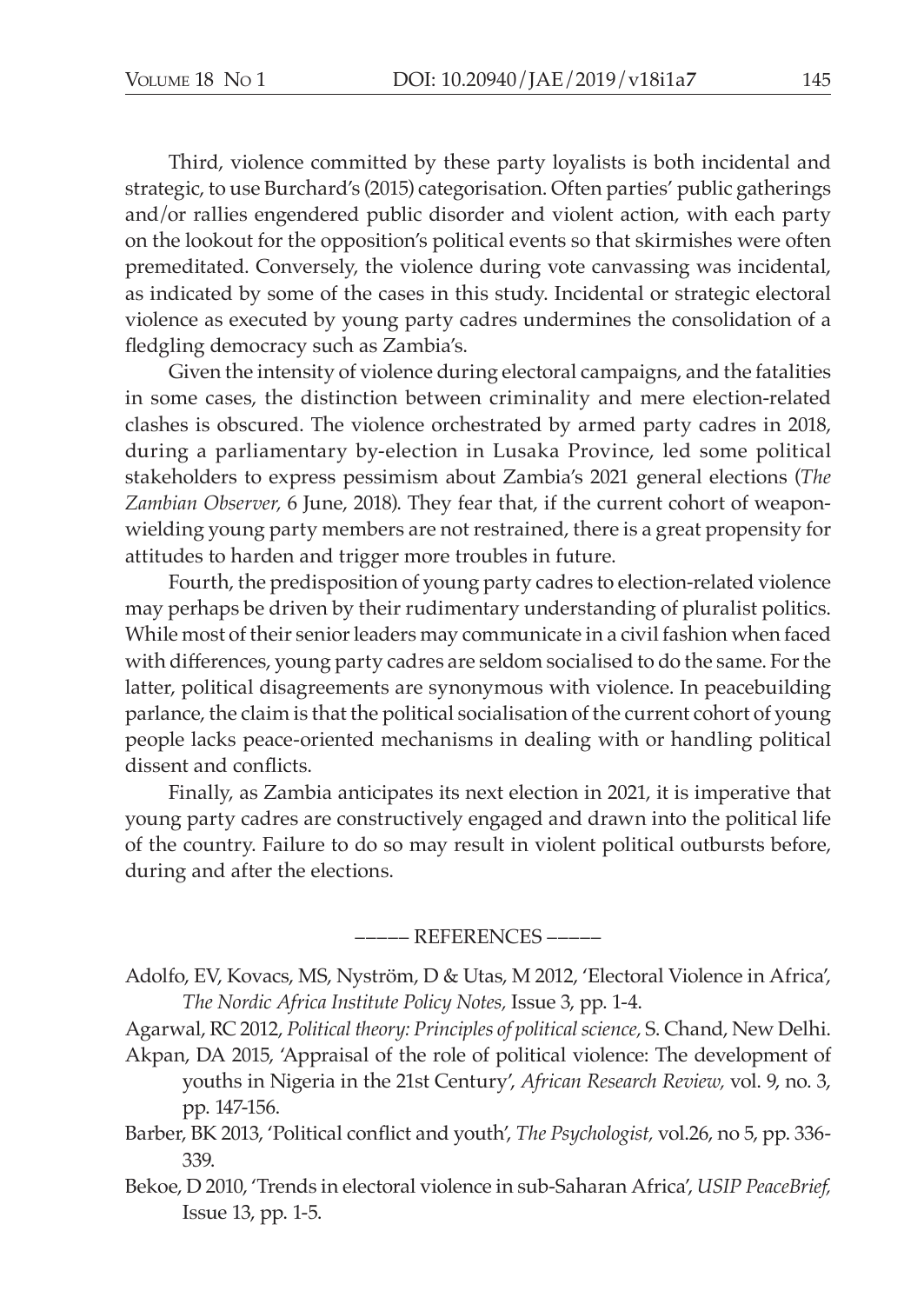- Berckmoes, LH 2015, 'Youth, politics and violence in Burundi: Gullible followers or tactics actors', In: FVS. a. VM Reyntiens, ed. *L'Afrique des Grands Lacs: Annuaire 2014-2015,* pp. 21*-*3.
- Birch, S & Muchlinski, D 2017, 'The Dataset of Countries at Risk of Electoral Violence', *Terrorism and Political Violence,* Volume DOI: 10.1080/09546553.2017.1364636, pp. 1-20.
- Bob-Milliar, GM 2014, 'Party youth activists and low-intensity electoral violence in Ghana: A qualitative study of party foot soldiers' activism', *African Studies Quarterly,* vol. 15, no. 1, pp. 125-152.
- Bosi, D & Malthaner, S 2014, 'A Contentious Politics Approach to the Explanation of Radicalization', In: L Bosi, C Demetriou & S Malthaner, eds. *Dynamics of Political Violence: A Process-Oriented Perspective on Radicalisation and the Escalation of Political Conflicts,* Ashgate, Farnham, pp. 1-23.
- Burchard, SM 2015, *Electoral violence in sub-Saharan Africa: Causes and Consequences,* First Forum Press, Boulder Co.
- Bwalya, J 2017, 'Unravelling clientelism in the Zambian electoral campaigns', *Third World Quarterly,* vol, 38, no.7, pp. 1551-1565.
- Bwalya, J & Sichone, O 2016, 'I Will Crawl Before You Political endorsements, defections and patronage in Zambian elections', *Africa Insight,* vol. 46, no. 3, pp. 118-130.
- Chali, R 2018, 'Only 15% voted in Lusaka Mayoral elections', *Lusaka Times*, 30 July, pp. 1-3.
- Chiluba, FTJ 1995, *Democracy: The challenge of change,* Multimedia, Lusaka.
- Electoral Commission of Zambia, 2018. *Electoral Commission of Zambia.* [Online] Available at: http://ecz-news.com/news/official-results-of-the-26th-july-2018-elections/[Accessed 9 September 2018].
- Erdmann, G & Simutanyi, N 2003, 'Transition in Zambia: The Hybridisation of the Third Republic', *Konrad Adenauer Foundation, Occasional Papers,* Issue December, pp. 1-97.
- European Union, 2016. *Final Report Republic of Zambia: General Education and Referendum,* Lusaka: European Union Election Observation Mission.
- Fjelde, H & Hoglund, K 2014, 'Electoral Institutions and Electoral Violence in Sub-Saharan Africa', *British Journal of Political Science,* Issue 46, pp. 297-320.
- Forti, D & Maina, G 2012, 'The danger of marginalisation: An analysis of Kenyan youth and their integration into political, socioeconomic life', *ACCORD Monograph Series,* Issue 1, pp. 55-85.
- Hansen, KT 2010, 'Changing youth dynamics in Lusaka's informal economy in the context of economic liberalization', *African Studies Quarterly,* vol. 11, nos 2 & 3, pp. 13-27.
- International Institute for Democracy and Electoral Assistance 2015, 'Youth